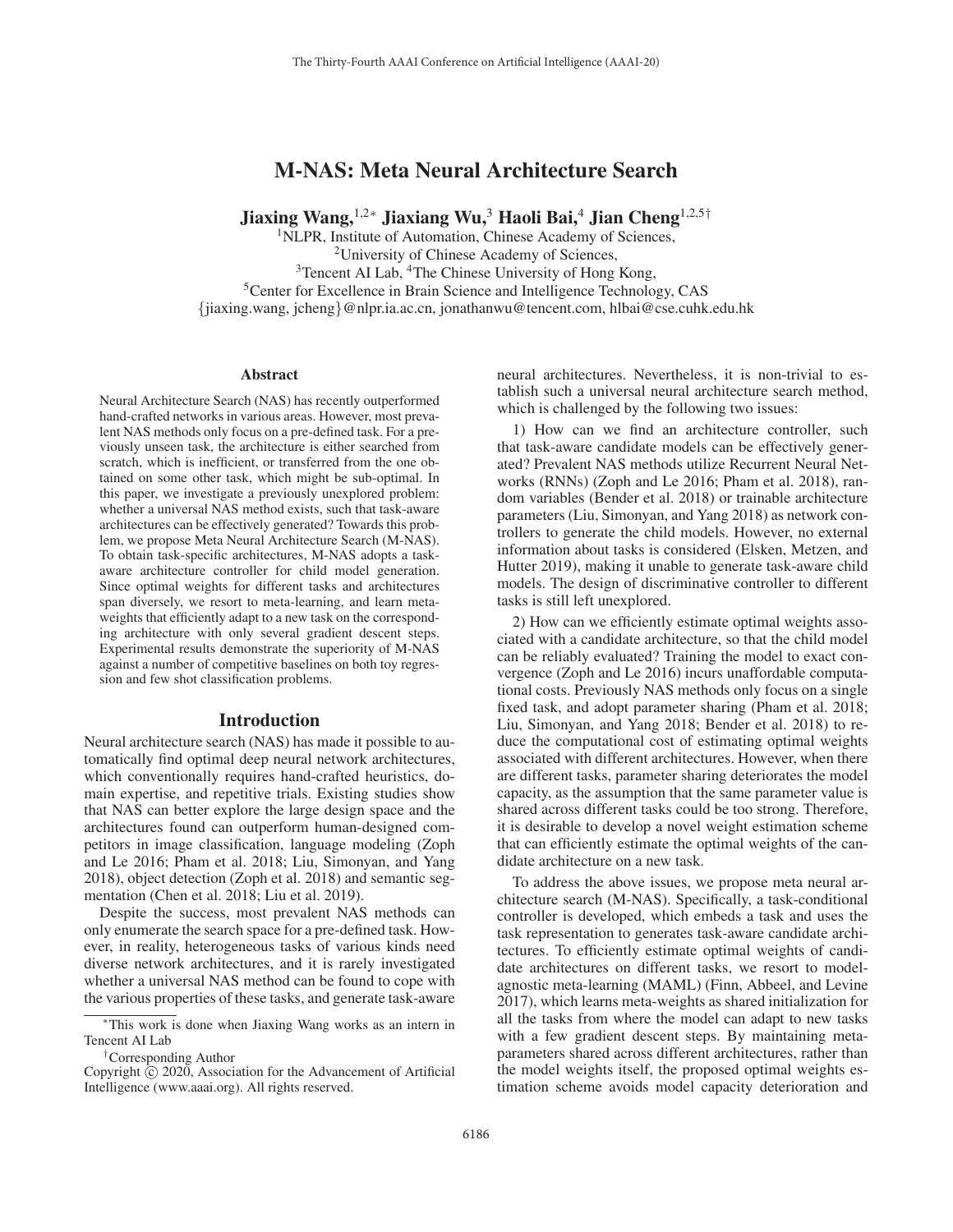achieves efficient approximation because meta-parameters contain the knowledge of previous searches on other tasks.

Finally, with the task-aware architecture controller, candidate architecture suitable for a specific task can be effectively generated. The candidate architecture can then be efficiently evaluated with a few gradient descent steps starting from the meta-parameters, avoiding repetitive computational intense training. Extensive experiments are conducted on both toy examples and real-world datasets. The results show that our proposed M-NAS efficiently discover proper network architecture and good parameter solutions given a specific task, outperforming a set of competitive baselines.

In summary, the contributions of the paper are three-folds:

- We propose M-NAS which adopts a task-conditional controller for architecture generation and learns a set of meta weights for fast estimations of optimal weigths associated with the candidate architecture.
- We consider task-aware search on highly diversed tasks and address the problem with transferable knowledge modulation.
- Extensive experiments and ablation studies demonstrate the advantages of task-aware neural architecture search, as well as the superiority of our proposed method against a set of competitive meta-learning methods.

### Related Work

Neural Architecture Search (NAS) automatically finds optimal network architectures, relieving the architecture design of repetitive trial and errors. Existing NAS methods can be divided into three categories according to the way they explore the architecture search space: reinforcement learning, evolutionary algorithm and gradient-based methods (Elsken, Metzen, and Hutter 2019). Reinforcement learning (RL) based methods (Zoph and Le 2016; Pham et al. 2018) train an RNN controller to generate network architectures. Evolutionary algorithm based methods (Real et al. 2019) evolve neural architectures and achieve comparable results with RL based methods. The more recently proposed gradient-based methods (Liu, Simonyan, and Yang 2018; Cai, Zhu, and Han 2019) continuously relax the discrete architectures, which makes it possible to jointly optimize the architecture structure and network weights with gradient descent. Candidate architectures are supposed to be properly evaluated to provide supervision for searching. Training each architecture to convergence, however, is time consuming. Parameter sharing (Pham et al. 2018) was proposed for efficient searching, where parameters are shared among child models so a one-shot training is enough for evaluation of different candidate architectures. NAS has also been used to automatic efficient model design (Tan et al. 2019; Guo et al. 2019), which conventionally relies on hand-crafted heuristics (Howard et al. 2017; Sandler et al. 2018) or model compression (Han, Mao, and Dally 2016; Wu et al. 2016; Hu, Wang, and Cheng 2018). However, in these methods, only one task is considered and efficient search on previously unseen tasks is left unexplored. In this paper, we incorporate the idea of meta-learning for efficient task-aware architecture search on different tasks.

Another branch of researches related is meta-learning, where a model is trained to quickly adapt to new tasks given only a few samples (Santoro et al. 2016). Various metalearning methods have been proposed and the most relevant is the model agnostic meta-learning. MAML (Finn, Xu, and Levine 2018) contains a meta-train stage and a meta-test stage. During meta-train, the model extracts general knowledge shared across different tasks so that it can be utilized for fast adaptation in the meta-test stage. A set of globally shared meta-parameter, however, is insufficient for heterogeneous tasks. Following works (Yoon et al. 2018; Vuorio et al. 2018) learns task-specific meta-parameters to better master different tasks. (Yao et al. 2019) then applies a hierarchical task clustering component to cluster tasks and tailor the meta-parameters according to the cluster properties. These works aim at improving meta-learning methods. While in our work, we utilize meta-learning for efficient task-aware model architecture search. Most recently, fast NAS with meta-learning on different tasks is explored. (Anonymous 2019) maintains a set of meta-parameters on the architecture parameters so that a few gradient descent steps on the meta architecture parameters gives optimal architecture for a specific task while we utilize a task-aware architecture controller to generate task-specific architectures.

# **Preliminaries**

# Differentiable Neural Architecture Search

Given a pre-defined task, the goal of neural architecture search is to find an architecture  $\alpha$  that maximize the model performance. For differentiable architecture search techniques like DARTS (Liu, Simonyan, and Yang 2018), this can be done by solving a bi-level optimization problem over the network architecture  $\alpha$  and network parameters w:

$$
\min_{\alpha} \quad \mathcal{L}_{val} \left( w^*(\alpha), \alpha \right) \n\text{s.t.} \quad w^*(\alpha) = \arg \min_{w} \mathcal{L}_{\text{train}}(w, \alpha)
$$
\n(1)

where the architecture  $\alpha$  is updated on the validation set, and weights  $w(\alpha)$  associated to  $\alpha$  are minimized on the training set. For each evaluation step on a candidate model  $\alpha$  in the outer loop, a full training procedure needs to be conducted to obtain the optimal  $w^*(\alpha)$ , which leads to unaffordable computation burden. Parameter sharing (Pham et al. 2018) is widely adopted to address the issue, where all candidate architectures share the same parameters of a large *one-shot* network during the searching phase, different architectures correspond to different paths in the one shot model.

Despite parameter sharing works empirically well on a single task, it is insufficient for task-specific architecture search because the optimal parameters depend on both the underlying architecture as well as the task property. In this paper, we seek to provide a novel technique for task-aware architecture search, which utilizes meta-learning to perform efficient parameter estimation.

## Gradient-Based Meta Learning

Meta-learning is helpful to understand the task-aware architecture search and fast optimal weights estimation in our method. Suppose that amounts of tasks  $\{\mathcal{T}\}\$ are sampled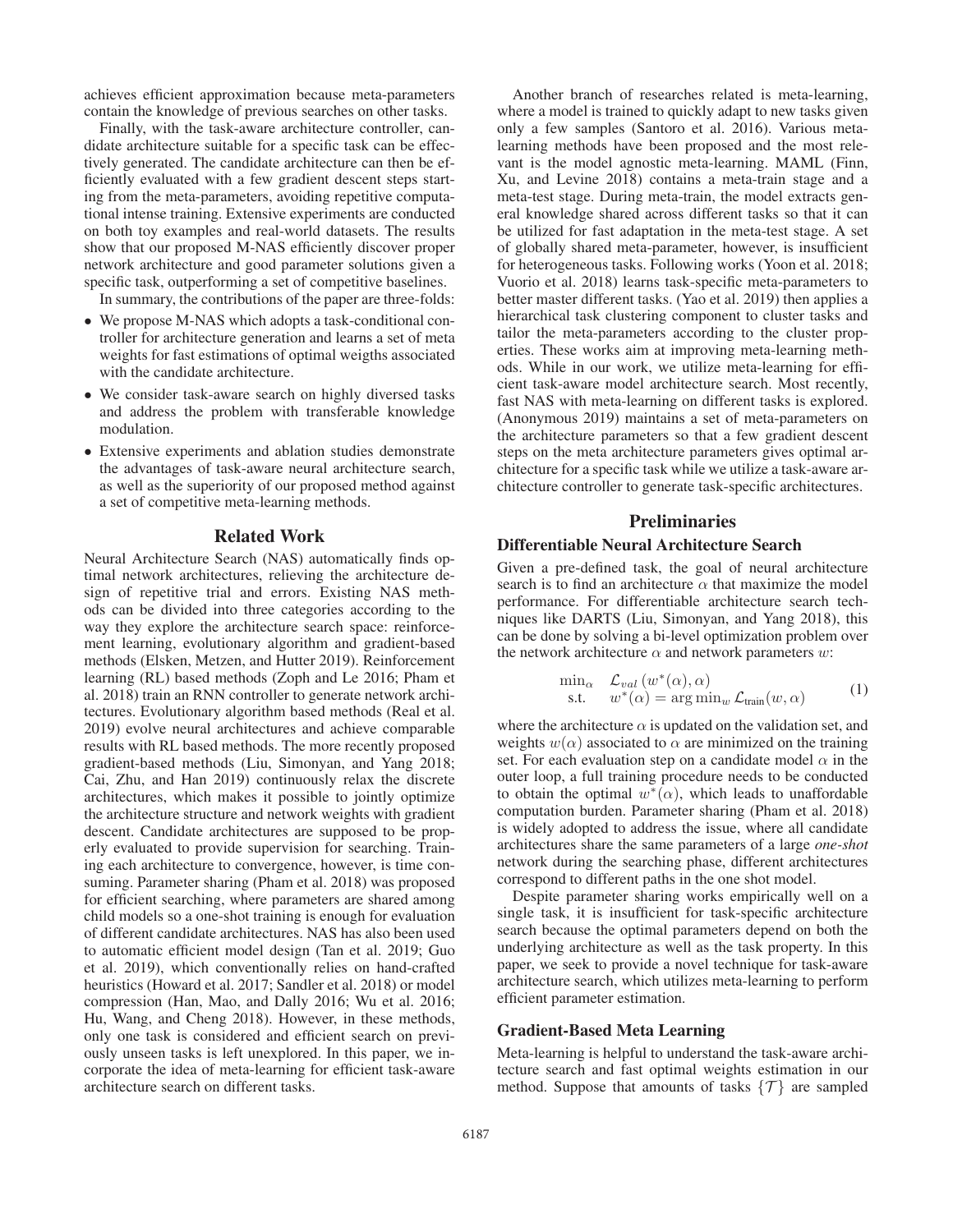from a task distribution  $p(\mathcal{T})$ . In each task  $\mathcal{T}_i \sim p(\mathcal{T})$ , we have a few examples  $\{x_{i,k}, y_{i,k}\}_{k=1}^K \in \mathcal{D}_{\mathcal{T}_i}$  for each class to constitute the training set  $D_{\mathcal{T}_i}^{tr}$  and the rest as validation set  $D_{\tilde{I}}^{val}$ . For tasks that have altogether N classes, this typically forms a N way K shot problem. The training split samples  $D_{\mathcal{T}_i}^{tr}$  are used for fast task adaptation and validation split samples  $\mathcal{D}_{\tau}^{val}$  are used for update of meta parameters. The main idea of MAML (Finn, Abbeel, and Levine 2017) is to learn meta weights  $\tilde{w}$  for all tasks, from where a few gradient descent steps can lead to significant increase of performance on previously unseen tasks. The fast task adaptation is performed by:

$$
w_i = \tilde{w} - \rho_{\text{inner}} \nabla_{\tilde{w}} \mathcal{L}(\tilde{w}, \mathcal{D}_{\mathcal{T}_i}^{tr}), \tag{2}
$$

where  $\rho_{\text{inner}}$  is the adaptation learning rate of weights and  $\mathcal{L}$ is the loss function. The meta weights  $\tilde{w}$  is updated by

$$
\min_{\tilde{w}} \sum_{\mathcal{T}_i \sim p(\mathcal{T})} \mathcal{L} \left( \tilde{w} - \rho_{\text{inner}} \nabla_{\tilde{w}} \mathcal{L}(\tilde{w}, \mathcal{D}_{\mathcal{T}_i}^{tr}), \mathcal{D}_{\mathcal{T}_i}^{val} \right), \qquad (3)
$$

where one gradient step in adaptation phase is adopted as exemplary. The model learns the meta-weights  $\tilde{w}$  as good initialization for adaptation when Equation (3) converges.

#### Methods

To search for task-aware neural networks, we proposed meta neural architecture search (M-NAS), whose framework is presented in Figure 1. M-NAS can effectively generate proper candidate architectures for different tasks. Given a candidate architecture, M-NAS then adapt the transferable knowledge learned from previous searches via metalearning, so that optimal weights associated with the child model can be efficiently estimated within a few gradient descent steps. In real-world applications the tasks are always heterogeneous and a shared set of meta-parameters can be insufficient. In this case, a task-specific meta-weights modulator is introduced to modulated the shared transferable knowledge, which is the meta-parameters  $\tilde{w}$  here.

In the following, we detail M-NAS with three consecutive stages, i.e., 1) task-aware architecture generation, 2) transferable knowledge modulation, and 3) efficient optimal weights estimation. We also introduce a variant called M-NAS-Shared, which searches a shared optimal architecture for all the different tasks. This variant can also be seen as a NAS enhanced model agnostic meta-learning method.

#### Task-Aware Architecture Generation

A first step to perform task conditional architecture generation is to represent the task  $\{x_{i,j}, y_{i,j}\}_{j=1}^{n^{tr}} \in \mathcal{D}_{\mathcal{T}_i}^{tr}$  with a task embedding  $z_i$ . Task embedding has been previously explored in (Vuorio et al. 2018; Yao et al. 2019). Good task embeddings should satisfy the following properties: enough distinctions between different tasks, sufficient similarities between similar tasks, and permutational invariance to its inputs.

We apply a recurrent autoencoder (LSTM or GRU) to learn task context embeddings  $z_i$ , which is shown to be effective in few shot problems (Yao et al. 2019). Observations

are sequentially fed into the recurrent auto-encoder, i.e.:

$$
\mathbf{z}_{i,j} = \text{RNN}_{enc}(\mathcal{F}(\mathbf{x}_{i,j}^{tr}, \mathbf{y}_{i,j}^{tr}), \mathbf{z}_{i,j-1})
$$
  
\n
$$
\mathbf{d}_{i,j} = \text{RNN}_{dec}(\mathbf{z}_{i,j}, \mathbf{d}_{i,j+1})
$$
\n(4)

where we use  $\mathcal{F}(\cdot, \cdot)$  to preliminarily embed both features and predictions of a data pair.  $z_{i,j}$  and  $d_{i,j}$  represents the learned representation and the reconstruction of the j-th sample, respectively. RNNenc and RNNdec stand for a recurrent encoder and a recurrent decoder. And the reconstruction loss for training the auto-encoder is as follows:

$$
\mathcal{L}_{r}\left(\mathcal{D}_{T_{i}}^{tr}\right)=\sum_{j=1}^{n^{tr}}\left\|\mathbf{d}_{i,j}-\mathcal{F}\left(\mathbf{x}_{i,j}^{tr},\mathbf{y}_{i,j}^{tr}\right)\right\|_{2}^{2} \tag{5}
$$

The task representation is aggregated over representations of all samples, i.e.,

$$
\mathbf{z}_{i} = \frac{1}{n^{tr}} \sum_{j}^{n^{tr}} (\mathbf{z}_{i,j})
$$
 (6)

However, the sequential feeding of samples makes the final task representation to be permutation sensitive, which violates the input invariance prerequisite. The problem can be addressed by pre-permuting all the samples and then fed them into the recurrent autoencoder (Hamilton, Ying, and Leskovec 2017). With the task representation extracted, task conditional candidate architectures can be readily generated by  $\alpha_i = A(\mathbf{z}_i)$ , where A can be an LSTM controller (Zoph and Le 2016; Pham et al. 2018) or trainable architecture parameters (Liu, Simonyan, and Yang 2018). In our case, we use a multi-layer perceptron as the task-aware controller to generate architecture parameters and path dropout is applied on the architecture  $\alpha$  to avoid local optima.

# Transferable Knowledge Modulation

To perform fast optimal weights estimation on a new task, we try to leverage previous search knowledge on other tasks. Inspired by MAML (Finn, Xu, and Levine 2018), in M-NAS we maintain a set of meta-parameters  $\tilde{w}$  on the big one-shot model, which is shared across all the child architectures. For a task-aware candidate architecture  $\alpha_i$ , corresponding metaparameters  $\tilde{w}(\alpha_i)$  are triggered, from where a few gradient descent steps give approximated optimal weights associated with the architecture  $\alpha_i$ . Nevertheless, the technique implicitly relies on the assumption that solutions for tasks are close to each other in the solution space. Properly optimized metaparameters  $\tilde{w}$  live in the "center" among the solutions so it can fast adapt to the solution for each task.

However, as discussed in (Vuorio et al. 2018), when the tasks are heterogeneous so that modes of task distribution are disjoint and far apart, a common initialization point  $\tilde{w}$ for all tasks can be insufficient given the same adaptation routine. This problem can even be more serious in conjunction with NAS. When globally shared meta-parameters on the one-shot model can not master all tasks, the child models will not be properly evaluated with the fast adaptation scheme, which leads to unreliable supervising signals for architecture controller training, eventually resulting in deteriorated architectures.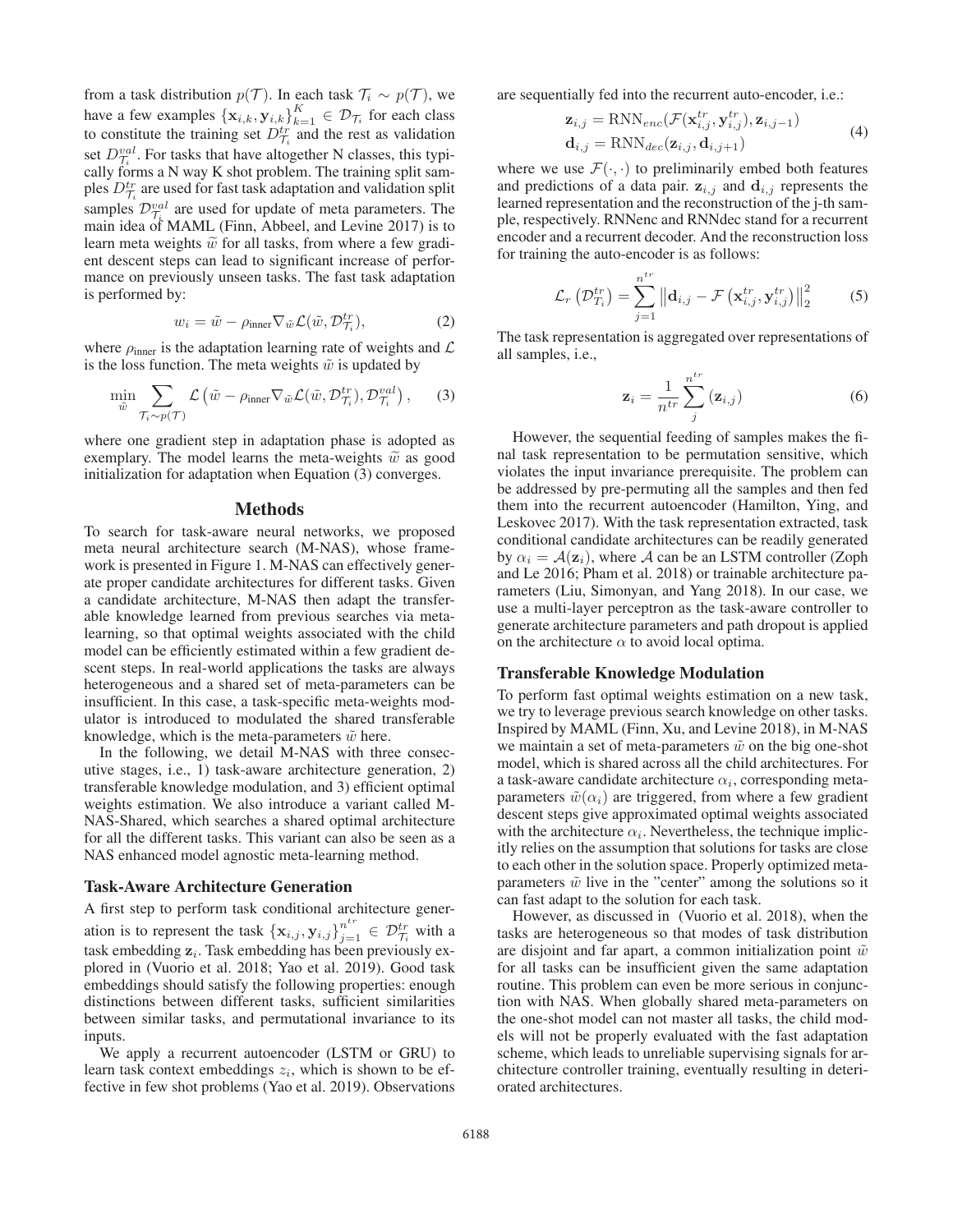

(a) Task-aware Arch. generation (b) Knowledge modulation (c) Fast weights estimation

Figure 1: The framework of the proposed M-NAS involving three essential stages. (a) Task conditional architecture generating: we extract representation for the task  $\mathcal{T}_i$  using an recurrent auto-encoder, which is then used to generate a task-aware model architecture  $\alpha_i$ . (b) Transferable knowledge modulation: we tailor the globally shared meta-parameters associated with  $\alpha_i$ , denoted as  $\tilde{w}(\alpha_i)$ , to a specific task  $\tilde{w}_i$ . (c) Fast optimal weights estimation: Given an architecture  $\alpha_i$  and the modulated meta-parameters  $\tilde{w}_i$ , apply a few gradient descent steps to get an estimation of the optimal weights  $w_i^*(\alpha_i)$ .



Figure 2: Task specific modulation on the meta-parameters. Circles represent optimal solutions for tasks, which forms a distribution with three modalities. (a) Globally Shared metaparameters: model is having hard time to adapt to solutions when tasks are heterogeneous. (b) Meta-parameters with task-specific modulation. Meta-weights are first modulated to be closer to the task clusters.

To address the problem, we apply a task specific modulator  $M$  on the learned meta-weights  $\tilde{w}$ , similar to (Yao et al. 2019). The modulator generates modulation parameters:

$$
\tau_i = \mathcal{M}(\mathbf{z}_i; \mathbf{W}_\mathcal{M}) \tag{7}
$$

where  $M$  can be a fully-connected layer parameterized with  $W_M$ . The transferable knowledge, i.e., the meta-parameters  $\tilde{w}$  is then modulated to  $\tilde{w}_i = \tau_i \odot \tilde{w}$ . The modulation acts on all the meta-parameters of the one-shot model, which can be seen as a kind of attention that similar tasks activate similar meta-parameters while different tasks activate disparate ones. Transferable knowledge modulation is visualized in Figure 2. Figure 2(a) shows that different tasks require substantially different parameters, and a single set of shared meta-parameters on the one-shot model (blue rectangle) can be insufficient mastering the full task distribution. In Figure 2(b), given the estimated task representation and the model architecture, our model then performs task specific modulation (dashed lines) on the meta-learned prior (blue rectangle) to move the meta-parameters to different initial

positions, each of which covers different modes to better adapt to heterogeneous tasks.

# Efficient Optimal Weights Estimation

Given an architecture  $\alpha_i$  and the modulated meta-parameters  $\tilde{w}_i = \tau_i \odot \tilde{w}$ , which contain both the transferable knowledge across different tasks and the current task information. A few gradient descent steps will give an estimation of the optimal weights for a specific task:

$$
w_i^* = \tilde{w}_i - \rho_{\text{inner}} \nabla_{\tilde{w}_i} \mathcal{L}(\tilde{w}_i, \mathcal{D}_{\mathcal{T}_i}^{tr}). \tag{8}
$$

Architecture searching and shared meta-parameter training are carried out in the outer optimization:

$$
\min_{\Theta} \sum_{\mathcal{T}_i \sim p(\mathcal{T})} \mathcal{L} \left( w_i^*(\alpha_i), \mathcal{D}_{\mathcal{T}_i}^{val} \right) + \beta \mathcal{L}_r(\mathcal{D}_{\mathcal{T}_i}^{tr}) \tag{9}
$$

where  $\Theta = {\bf W}_{\mathcal{E}}, {\bf W}_{\mathcal{A}}, {\bf W}_{\mathcal{M}}, \tilde{w}$  is the collection of encoder parameters  $W_{\mathcal{E}}$ , architecture controller parameters  $\mathbf{W}_{\mathcal{A}}$ , modulator parameters  $\mathbf{W}_{\mathcal{M}}$ , as well as the shared meta-parameters  $\tilde{w}$ . The architecture  $\alpha_i$  is generated with  $\alpha_i = A(z_i)$  where  $z_i$  is the task representation aggregated with  $\mathcal{D}_{\mathcal{T}_i}^{tr}$  and  $\beta$  is used to balance the empirical risk and the reconstruction error of the recurrent auto-encoder.

Different from the objective for NAS in Equation (1), a fast adaptation scheme Equation (8) is adopted to substitute the inner optimization over network parameters for the candidate architecture of a specific task. Shared metaparameters learning, task representation learning as well as transferable knowledge modulator learning are simultaneously conducted with architecture search. Therefore, M-NAS can be trained in an end to end manner. Finally, after M-NAS is well trained, given a few samples of a previously unseen task, architecture search can be finished with just a forward pass of the task encoder and controller. A complete algorithm of M-NAS is as shown in Algorithm 1.

Remark Although M-NAS aims to learn task-specific architectures, it can be easily reduced to searching a single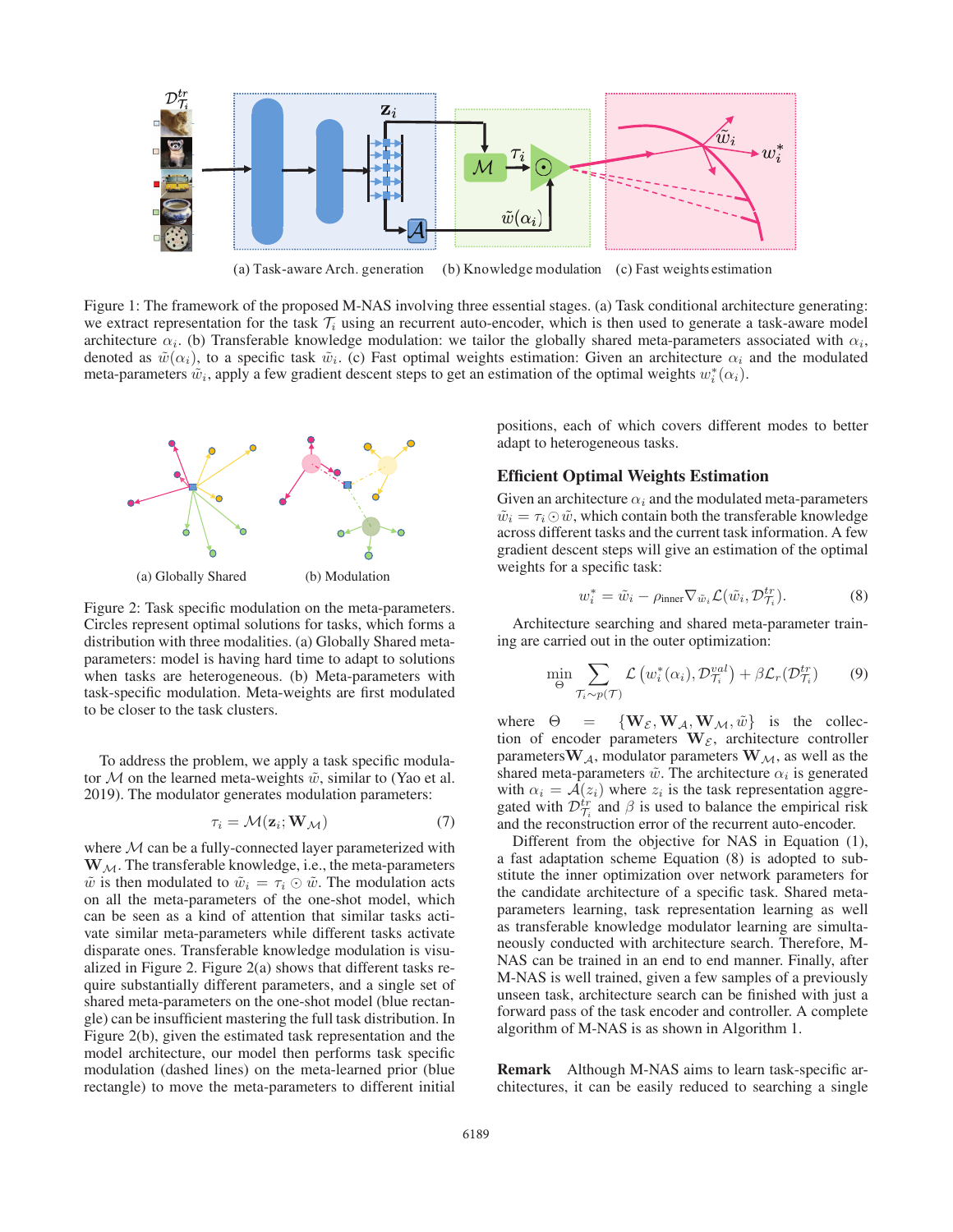### Algorithm 1 M-NAS: Meta Neural Architecture Search

| <b>Require:</b> Meta-train dataset $\mathcal{D}_{meta-train}$ , learning rates $\rho_{inner}$ , |  |
|-------------------------------------------------------------------------------------------------|--|
| $\rho_{\text{outer}}$ , hyper-parameter $\beta$                                                 |  |

Ensure:

Task representation extractor:  $\mathcal E$ Task-aware architecture controller: A Shared meta-parameters on the big one-shot model  $\tilde{w}$ Task-specific modulator M

- 1: Randomly initialize  $\Theta = {\bf{W}_{\mathcal{E}}}, {\bf{W}_{\mathcal{A}}}, {\bf{W}_{m}}, \tilde{w}$
- 2: while *not done* do
- 3: Sample batch of tasks  $\{\mathcal{T}\}\$  in  $\mathcal{D}_{\text{meta-train}}$ .
- 4: for  $\mathcal{T}_i \in \mathcal{T}$  do
- 5: Get the task representation  $z_i$  and generate an candidate architecture  $\alpha_i$ .
- 6: Modulate the meta-parameters with  $\tilde{w}_i = \tau_i \odot \tilde{w}$ .<br>7: Approximate the optimal weights with Equa
- Approximate the optimal weights with Equation (8).
- 8: end for
- 9: Update Θ by optimizing Equation (9).

10: end while

network architecture as base learner for different tasks. This can be done by optimizing the architecture parameters  $\alpha$  as independent trainable variables and the resulting model is named M-NAS-Shared. M-NAS-Shared resembles (Kim et al. 2018) that attempts to find a better base learner architecture for meta-learning tasks. In experiments, we also investigate M-NAS-Shared to see if searching for a base learner benefits meta-learning tasks.

# Experiments

We evaluate the effectiveness of M-NAS as well as its variant M-NAS-Shared on a toy regression example and two real-world image classification problems. To validate the necessity of the transferable knowledge modulator, the toy example and one of the image classification datasets are constructed to contain obviously heterogeneous tasks. We implement M-NAS in PyTorch (Paszke et al. 2017).

Baselines We compare our proposed methods against following baselines: (1) Gradient based meta-learning method with globally shared initialization, i.e., MAML (Finn, Abbeel, and Levine 2017); (2) Meta learning methods with task specific initialization including MT-Net (Lee and Choi 2018), BMAML (Yoon et al. 2018), MUMOMAMAL (Vuorio et al. 2018) and HSML (Yao et al. 2019); (3) Metalearning with learned architecture shared for all tasks, including Auto-Meta (Kim et al. 2018) and our proposed M-NAS-Shared. We also conduct blation studies to investigate the contribution of transferable knowledge modulation. The method without the modulation is named M-NAS-NM.

## Toy Regression

Dataset and Experimental Settings We consider similar settings as in (Vuorio et al. 2018) where tasks are sampled from different families of functions. We set up the task distribution with four task modes: (1) *sinusoidal*,



Figure 3: Few-shot adaptation for four toy regression problems. Models trained with searched architectures extrapolate better than models trained with hand-crafted architectures.

 $y(x) = a_s \sin(w_s x) + b_s$ ,  $a_s \sim U[0.1, 5.0], w_s \sim$ <br> $U[0.8, 1.2]$  and  $b_s \sim U[0.2\pi]$ ; (2) linear  $y(x) = a_1 x + c_2$ U[0.8, 1.2] and  $b_s \sim U[0, 2\pi]$ ; (2) *linear*,  $y(x) = a_1x + b_1 a_2 \sim U[-3 \text{ O } 3 \text{ O } 1]$  and  $b_2 \sim U[-3 \text{ O } 3 \text{ O } 1]$  (3) *and ratio*  $b_l, a_l \sim U[-3.0, 3.0]$  and  $b_l \sim U[-3.0, 3.0]$ ; (3) *quadratic*  $y(x) = a_q x^2 + b_q x + c_q, a_q \sim U[-0.2, 0.2], b_q \sim$ <br> $U[-2.0, 2.0]$  and  $c_1 \sim U[-3.0, 3.0]$ ; (4) harmonics  $f(x) =$  $U[-2.0, 2.0]$  and  $c_q \sim U[-3.0, 3.0]$ ; (4) *harmonics*  $f(x) =$ <br> $a_{1,1} \sin (w_1 \cdot x + b_{1,1}) + a_{1,2} \sin (2 \cdot w_1 \cdot x + b_{1,2})$  where  $a_{h1}$  sin  $(w_h \cdot x + b_{h1}) + a_{h2}$  sin  $(2 \cdot w_h \cdot x + b_{h2})$  where  $(a_{h1}, a_{h2}) \sim U[0.1, 5.0]^2, (b_{h1}, b_{h2}) \sim U(0, 2\pi)^2$  and  $w_h \sim U[0.8, 1.2]$ .  $U[\cdot, \cdot]$  indicates the uniform distribution. Each task is randomly sampled from one of the four underlying function families, so that the constructed tasks are heterogeneous and multi-modal. Training samples  $x$  are sampled from normal distribution  $x \sim \mathcal{N}(u, 2)$  where  $u \sim$ <sup>U</sup>[−4, 4]. Training samples are concentrated here compared to previous works where x are uniformly sampled from  $-5.0$ to 5.0. With concentrated training samples, we can delve into the extrapolation ability of the proposed models in data sparse areas. We train all models for 10-shot regression and report the mean square error (MSE) as the evaluation metric.

For toy regression tasks, previous works use a simple model with two fully-connected layers with Batch Normalization, each contains 40 neurons. The model capacity is too small to perform NAS. So for baseline methods, we consider a slightly larger model: one with 4 hidden fully-connected layers (altogether 5 layers), each with 50 neurons. For fullyconnected layers We use a very simple search space similar to (Liu, Simonyan, and Yang 2018). Only three types of operations: linear, skip connection and zero, which means no connection, are considered. We use the Linear-Relu-BN for each linear operation. The searched models are represented with cells, a cell contains two input nodes, one output node, and three intermediate nodes. Each node accepts results of two previous nodes as inputs and outputs of all the intermediate nodes are mean aggregated to form the final cell output. For the toy regression task, we only use one cell for efficiency. We use the vanilla SGD for fast weights estimation in Equation (8) and Adam (Kingma and Ba 2014) for metaupdates Equation (9). The learning rates are  $\rho_{\text{inner}} = 0.001$ and  $\rho_{\text{outer}} = 0.001$  respectively. Specifically, we use smaller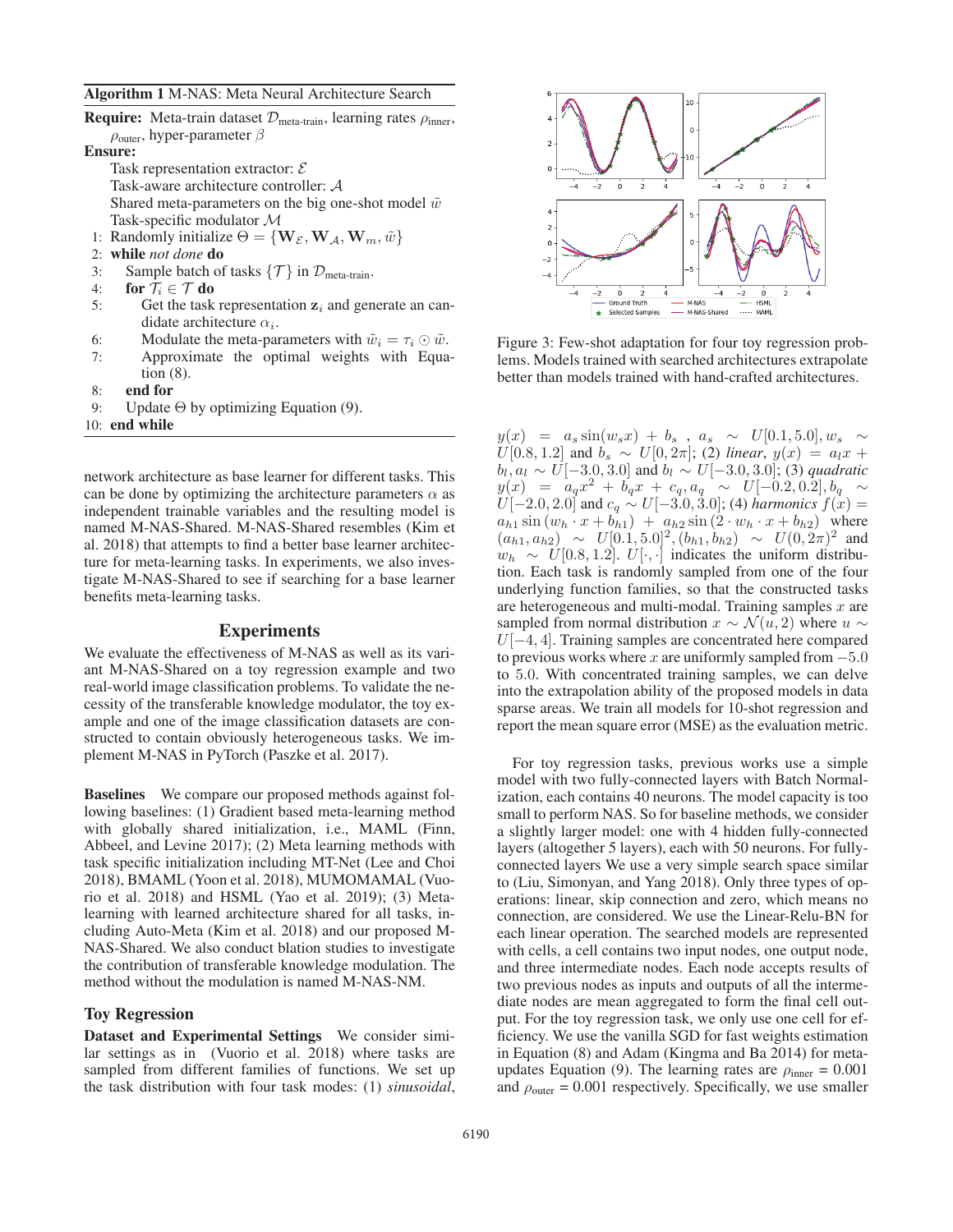

Figure 4: Architecture searched learning a shared single base learner in 10-shot setting of toy regression. The searched architecture contains altogether 5 fully-connected layers.

Table 1: Performance of MSE±95% confidence intervals on toy regression problem. Each experiment is averaged over 1000 tasks for each task family. 10-shots results are reported.

| Model               | Archs. | Harmon. MSE       | <b>Averaged MSE</b> |
|---------------------|--------|-------------------|---------------------|
| <b>MAML</b>         | 5 FCs  | $2.210 \pm 0.364$ | $1.941 + 0.376$     |
| MT-Net              | 5 FCs  | $2.213 \pm 0.358$ | $2.031 \pm 0.359$   |
| <b>BMAML</b>        | 5 FCs  | $2.073 + 0.361$   | $1.925 + 0.324$     |
| MUMOMAML            | 5 FCs  | $1.786 + 0.184$   | $0.524 + 0.031$     |
| HSML                | 5 FCs  | $1.687 \pm 0.171$ | $0.502 + 0.041$     |
| M-NAS-NM            | Cell   | $1.973 \pm 0.186$ | $1.772 \pm 0.356$   |
| <b>M-NAS-Shared</b> | Cell   | $1.264 + 0.117$   | $0.360 + 0.037$     |
| <b>M-NAS</b>        | Cell   | $1.232 + 0.121$   | $0.352 \pm 0.032$   |

learning rate  $\rho_A = 1e^{-4}$  for architecture parameters  $\mathbf{W}_A$ . The balancing weight is set as  $\beta = 0.01$  and fast adaptation for optimal weights estimation is carried out for 5 steps.

Architecture Evaluation We report the averaged MSE of four regression problems as well the MSE of harmonic regression, which is the most challenging problem. The other three families are relatively easier and less discriminative so we omit their MSE due to limited space. The results are shown in Table 1. It can be found that without task specific transferable knowledge modulation, MAML and M-NAS-NM can not handle the heterogeneous tasks thus perform poorly. Our proposed M-NAS outperforms all baselines with lower MSE. We also visualize each family of tasks in Figure 3, where models trained with searched architectures extrapolate better than the models trained with hand-crafted architectures, especially on the harmonic regression task with higher frequencies signals. With complex structures such as skip connections introduced, the searched architecture can better handle the harmonic regression, validating the effectiveness of our proposed model. As an example, one architecture searched by M-NAS-shared is shown in Figure 4.

# Few Shot Classification

Datasets and Experimental Settings To verify whether M-NAS can search proper architectures for different tasks, we applied our method to MiniImagenet (Ravi and Larochelle 2017) datasets and a recently constructed benchmark Multi-datasets (Yao et al. 2019). MiniImagenet has been used extensively in meta-learning literature. However, recent analysis (Finn, Xu, and Levine 2018) shows that the sampled tasks in MiniImagenet benchmark do not have obvious heterogeneity and uncertainty. Multi-datasets



(b) Reduction cell

Figure 5: Architecture searched when learning a shared single base learner in 5-way 1-shot setting of Multi-datasets. The searched architecture contains 27.0K parameters



Figure 6: t-SNE visualization of tasks on Multi-datasets. Each group has 250 tasks. (a) M-NAS-Shared (b) M-NAS.

is constructed using four datasets: Caltech-UCSD Birds-200-2011 (Bird), Describable Textures Dataset (Texture), Fine-Grained Visual Classification of Aircraft (Aircraft), and FGVCx-Fungi (Fungi). Following the N-way K-shot protocol, each task is constructed as a fine-grained classification task where the observations are sampled from one of the four datasets so the tasks are more heterogeneous  $<sup>1</sup>$ .</sup>

For architecture search, we employ the same operations as in (Liu, Simonyan, and Yang 2018):  $3 \times 3$  and  $5 \times 5$  separable convolutions,  $3 \times 3$  and  $5 \times 5$  dilated separable convolutions,  $3 \times 3$  max pooling,  $3 \times 3$  average pooling, identity and zero. For all datasets, we only use one {normal + reduction} cell for efficiency. Fast weights estimation in Equation (8) is carried out for 5 steps with vanilla SGD while meta-updates and searching Equation (9) are performed with Adam. The learning rates are  $\rho_{\text{inner}} = 0.01$  and  $\rho_{\text{outer}} = 0.001$  respectively. Specifically, we use smaller learning rate  $\rho_A = 1e^{-4}$  for architecture parameters  $W_A$ . The balancing weight is set as  $\beta = 0.01$ . Finally, since the training task is varying throughout the search process, we always use batch statistics for batch normalization instead of the global moving average.

Architectures Evaluation In architecture evaluation, for M-NAS-Shared we re-initialize the searched models and

<sup>&</sup>lt;sup>1</sup>Visualization of different tasks is given in the appendix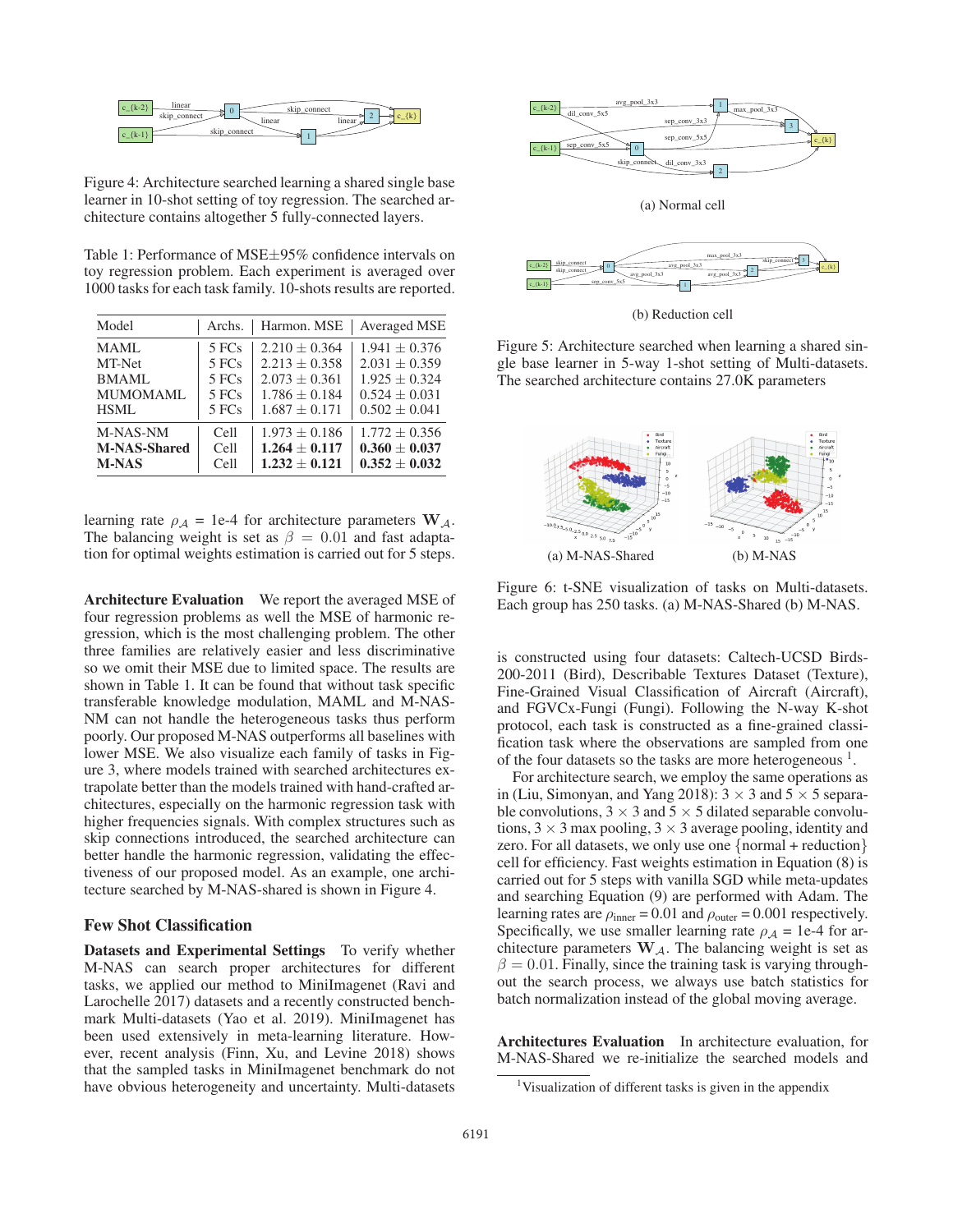Table 2: Comparison between M-NAS and other gradient-based meta-learning methods on the 5-way, 1-shot/5-shot image classification problem, averaged over 250 tasks for each dataset. Accuracy  $\pm$  95% confidence intervals are reported.

|              | Model                                                                   | Params.                                        | Bird                                                                                                       | Texture                                                                                                    | Aircraft                                                                                                    | Fungi                                                                                                      | Average                                             |
|--------------|-------------------------------------------------------------------------|------------------------------------------------|------------------------------------------------------------------------------------------------------------|------------------------------------------------------------------------------------------------------------|-------------------------------------------------------------------------------------------------------------|------------------------------------------------------------------------------------------------------------|-----------------------------------------------------|
| 5 way 1 shot | <b>MAML</b><br>MT-Net<br><b>BMAML</b><br><b>MUMOMAML</b><br><b>HSML</b> | 32.9 K<br>32.9 K<br>32.9 K<br>32.9 K<br>32.9 K | $53.94 \pm 1.45\%$<br>$58.72 \pm 1.43\%$<br>$54.89 \pm 1.48\%$<br>$56.82 \pm 1.49\%$<br>$58.22 \pm 1.48\%$ | $31.66 \pm 1.31\%$<br>$32.80 \pm 1.35\%$<br>$32.53 \pm 1.33\%$<br>$33.81 \pm 1.36\%$<br>$33.30 \pm 1.36\%$ | $51.37 \pm 1.38\%$<br>$47.72 \pm 1.46\%$<br>$53.63 \pm 1.37\%$<br>$53.14 \pm 1.39\%$<br>$55.35 \pm 1.38\%$  | $42.12 \pm 1.36\%$<br>$43.11 \pm 1.42\%$<br>$42.50 \pm 1.33\%$<br>$42.22 \pm 1.40\%$<br>$42.68 \pm 1.40\%$ | 44.77%<br>45.59%<br>45.89%<br>46.50%<br>47.39%      |
|              | M-NAS-NM<br><b>M-NAS-Shared</b><br><b>M-NAS</b>                         | $31.6 K^*$<br>27.0 K<br>$29.5 K^*$             | $52.37 \pm 1.50\%$<br>$57.13 \pm 1.43\%$<br>$58.76 \pm 1.47\%$                                             | $32.49 \pm 1.48\%$<br>$34.75 \pm 1.33\%$<br>$34.68 \pm 1.36\%$                                             | $48.53 \pm 1.42\%$<br>$56.32 \pm 1.38\%$<br>$57.13 \pm 1.41\%$                                              | $40.68 \pm 1.45\%$<br>$43.33 \pm 1.39\%$<br>$43.71 \pm 1.41\%$                                             | 43.52%<br>47.88%<br>48.57%                          |
| 5 way 5 shot | <b>MAML</b><br>MT-Net<br><b>BMAML</b><br><b>MUMOMAML</b><br><b>HSML</b> | 32.9 K<br>32.9 K<br>32.9 K<br>32.9 K<br>32.9 K | $68.52 \pm 0.79\%$<br>$69.22 \pm 0.75\%$<br>$69.01 \pm 0.74\%$<br>$70.49 \pm 0.76\%$<br>$71.31 \pm 0.75\%$ | $44.56 \pm 0.68\%$<br>$46.57 \pm 0.70\%$<br>$46.06 \pm 0.69\%$<br>$45.89 \pm 0.69\%$<br>$47.11 \pm 0.71\%$ | $66.18 \pm 0.71\%$<br>$63.03 \pm 0.69\%$<br>$65.74 \pm 0.67\%$<br>$67.31 \pm 0.68\%$<br>$71.51 \pm 0.69 \%$ | $51.85 \pm 0.85\%$<br>$53.49 \pm 0.83\%$<br>$52.43 \pm 0.84\%$<br>$53.96 \pm 0.82\%$<br>$54.30 \pm 0.79\%$ | 57.78%<br>58.08%<br>58.31\%<br>59.41\%<br>61.06 $%$ |
|              | M-NAS-NM<br><b>M-NAS-Shared</b><br><b>M-NAS</b>                         | $31.6 K*$<br>27.0 K<br>$29.5 K^*$              | $67.78 \pm 0.81\%$<br>$72.24 \pm 0.75\%$<br>$72.22 \pm 0.78\%$                                             | $45.81 \pm 0.72\%$<br>$47.15 \pm 0.71\%$<br>$48.17 \pm 0.74\%$                                             | $66.35 \pm 0.73\%$<br>$70.87 \pm 0.67\%$<br>$71.31 \pm 0.70\%$                                              | $50.73 \pm 0.86\%$<br>$55.23 \pm 0.80\%$<br>$55.85 \pm 0.82 \pm$                                           | 57.67 %<br>61.37 $%$<br>61.89 $\%$                  |

Table 3: Comparison between our approach and previous few-shot learning methods on the 5-way, 1-shot MiniImagenet benchmark. <sup>∗</sup> means average number of parameters of Archs. searched.

| Methods         | Archs.  | Params.  | 1 shot             |
|-----------------|---------|----------|--------------------|
| <b>MAML</b>     | 4 Convs | 32.9K    | $48.70 \pm 1.84\%$ |
| MT-Net          | 4 Convs | 32.9K    | $49.75 \pm 1.83\%$ |
| BMAML           | 4 Convs | 32.9k    | $50.01 \pm 1.86\%$ |
| HSML            | 4 Convs | 32.9K    | $50.38 \pm 1.85\%$ |
| Auto-Meta       | Cell    | 28.0K    | $49.58 \pm 0.20\%$ |
| <b>M-NAS-NM</b> | Cell    | $27.1K*$ | $50.43 \pm 1.73\%$ |
| M-NAS-Shared-M  | Cell    | 26.3K    | $50.78 \pm 1.66\%$ |
| <b>M-NAS</b>    | Cell    | $27.9K*$ | $51.37 \pm 1.41\%$ |

train them with 120000 tasks. The training process is also gradient based meta-learning sharing similar protocol as in searching: extract task representations, apply meta-parameters modulation and fast adapt from the metaparameters, but this time with the fixed searched architecture and the task specific modulation acts on the searched model meta-parameters rather than on the large one-shot model meta-parameters. For M-NAS, searched task specific models are decoded from the shared large one-shot model by setting weights of operations that are not selected to 0 when the search process is near convergence. The taskaware controller is then tuned with straight through estimation (STE) (Bengio, Léonard, and Courville 2013). The model usually generates a few architecture for test tasks (4 to 10 for Multi-datasets), the decoded architectures can also be re-trained with moderate number of training tasks.

The classification result on MiniImagenet is shown in Table 3. All the baselines' performances are taken from (Yao et al. 2019). We see that the proposed methods outperform all

the baselines with fewer model parameters, indicating that they successfully searched model architecture(s) better than the hand-crafted one. For MiniImagenet, There is no obvious heterogeneity so task-specific modulation is not a must.

For Multi-datasets, we report the averaged accuracy over 1000 tasks of 5-way1-shot/5-shot classification in Table 2. Baselines are taken from (Yao et al. 2019) except for HSML. HSML enjoys a hierarchical task clustering component which is absent in our case. We remove the hierarchical clustering component <sup>2</sup> of HSML and report results obtained by the published code <sup>3</sup>. For datasets with obvious heterogeneity, M-NAS-NM fails to find optimal architecture because, without modulation, the meta-parameters are unable to master all the task modalities. The fast adaptation then fails to properly evaluate the child architectures, resulting in deteriorated controller and improper model architecture.

From Table 2, we see that M-NAS consistently outperforms the other baselines on each dataset with smaller model parameters, which demonstrates the power of searching optimal architectures of M-NAS. Surprisingly, by searching an optimal architecture for all tasks, M-NAS-Shared also performs comparably well, which might be due to insufficient training of each child architecture in M-NAS. An example of shared architecture found by M-NAS-Shared is shown in Figure 5. Finally, to make sure the task-aware controller effectively utilizes the task information for architecture generation, we visualize task embeddings of 1000 test tasks by t-SNE (van der Maaten and Hinton 2008) in Figure 6. It can be observed that our proposed methods are able to identify the tasks in different clusters.

<sup>&</sup>lt;sup>2</sup> Comparison with unmodified HSML is given in the appendix 3 https://github.com/huaxiuyao/HSML